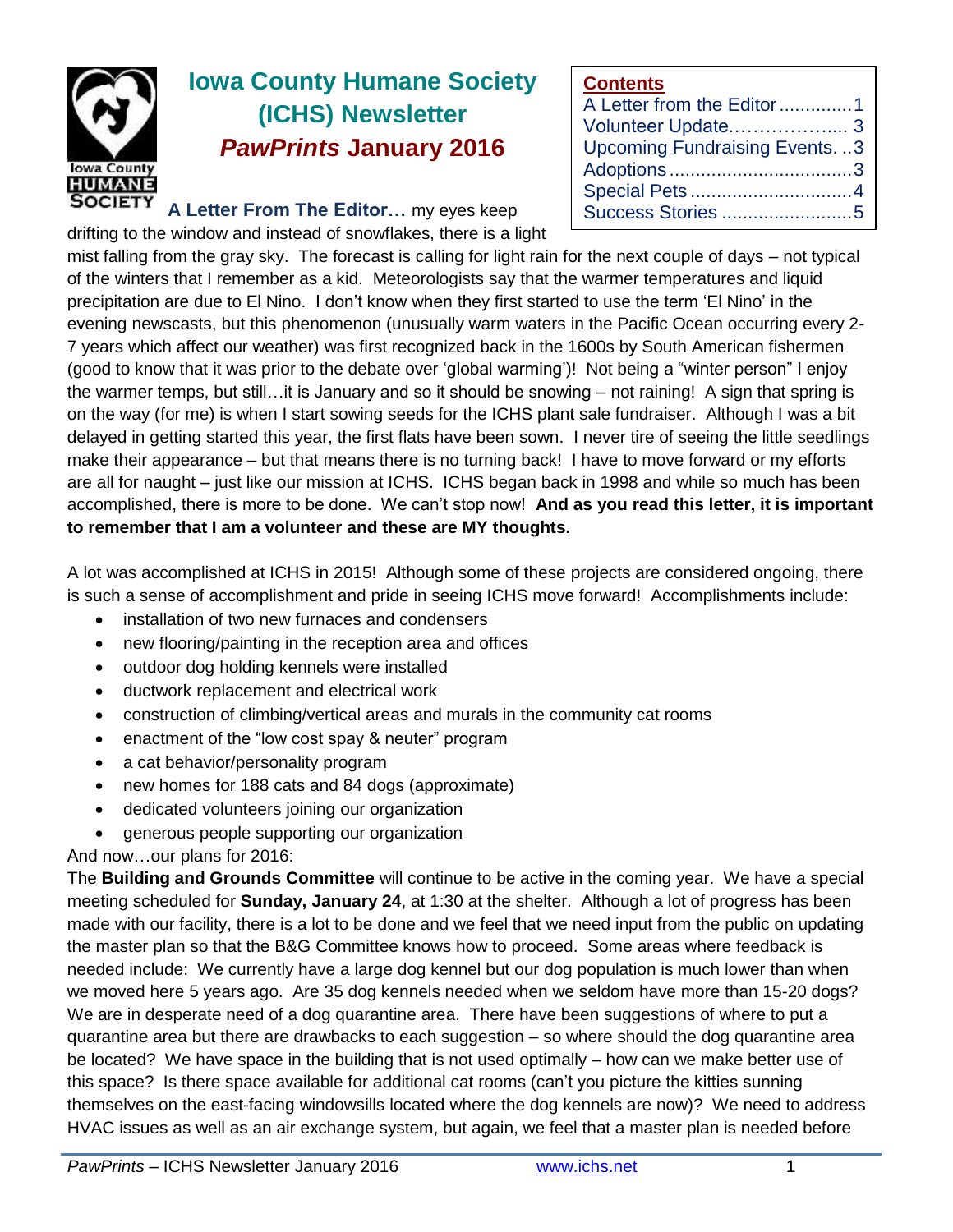we make further plans. **Please attend the meeting on the 24th if you have input or want to be a part of our future.** In addition to continued work on the HVAC plan, there is also more work up above the ceiling (ductwork and insulation) that needs to be continued.

The plans for the **community cat rooms** include creating climbing areas, high perches and murals in each of the four rooms. *Larry's Living Room* will be turning into a "real" living room sometime this month and that will leave only one remaining room which we plan to tackle sometime in 2016.

The **"low cost spay and neuter program"** made its debut this summer. Recall this was a goal that was put on paper back in 2008. Fundraising efforts began at that time and through bowling events, spaghetti suppers and memorial donations, we finally had the funds to get started this past July. Admittedly the program was a "trial run" and we need to make some changes for 2016. Although I don't have the number of animals/owners that took advantage of the program, every animal that is altered means less homeless animals in the future. Obviously our fundraising efforts for this program will need to continue. If you have any interest in being on this committee or helping with continued fundraising, please contact Jen at [outreach@ichs.net.](mailto:outreach@ichs.net)

ICHS has had a formal **dog evaluation program** for several years (meaning that all in-coming dogs receive an evaluation as well as follow-up evaluations – if needed). It was felt that a similar program for the cats would be helpful. But with the huge number of cats coming through our doors it would have been mind-boggling to evaluate so many cats. So instead of a formal evaluation, we have settled on a **colorcoded personality description plan** to help aid adopters in determining which cat may be the best fit for their family. We just implemented this plan in December so it is a bit early to determine how well it is working – but hopefully it will help adopters in choosing that "purrfect" kitty.

This past year has seen some very dedicated volunteer 'cat cuddlers' come through our doors. Each year we always have a large number of people attend the monthly orientation sessions, but the *"class of 2015"* has had an usually large number of individuals and families that **frequently** spend time with the cats (and we can always use more – just ask the cats)! Dog walking has perhaps been a bit frustrating for our volunteers because there are not always dogs to be walked. Most dogs don't remain long at ICHS (which is wonderful)! I wish that I could list the names of the volunteers that spend so much time with our animals, but knowing that I would overlook someone, it is best that I don't include anyone and just say "THANK YOU". Same goes with our generous supporters – I don't even know who most of you are, but "THANK YOU" as well!

Lastly, when putting together "*PawPrints*" I don't get around to tracking down the amazing SUCCESS STORIES from past adoptions – and I always feel a bit guilty that I am not doing "my job". So…it would be awesome if you folks would inundate me with your great stories but if not, I have a back-up plan. If I don't have a success story to report, I will write about the animal that **I (personally) would add to my feline family –** if I dared bring another one home. So, please read *"Coming Soon – Woody's Success Story"* and let's have a success story in the making!

And before I forget, The **ICHS Annual Meeting** will be held on **Monday, March 14**. All current members (anyone who has made a donation between February 2015 and January 31, 2016) are welcome and eligible to vote. New board members will be elected, by-laws voted on and a general state of the shelter will be shared. Your input, as always, is encouraged. If you are not yet a member, you have until January 31<sup>st</sup> to make a donation. Thank you! If you have any suggestions or ideas about the content of ICHS **PAWPRINTS, please contact me, Terri Davis, at [roadhogbiker@gmail.com](mailto:roadhogbiker@gmail.com)**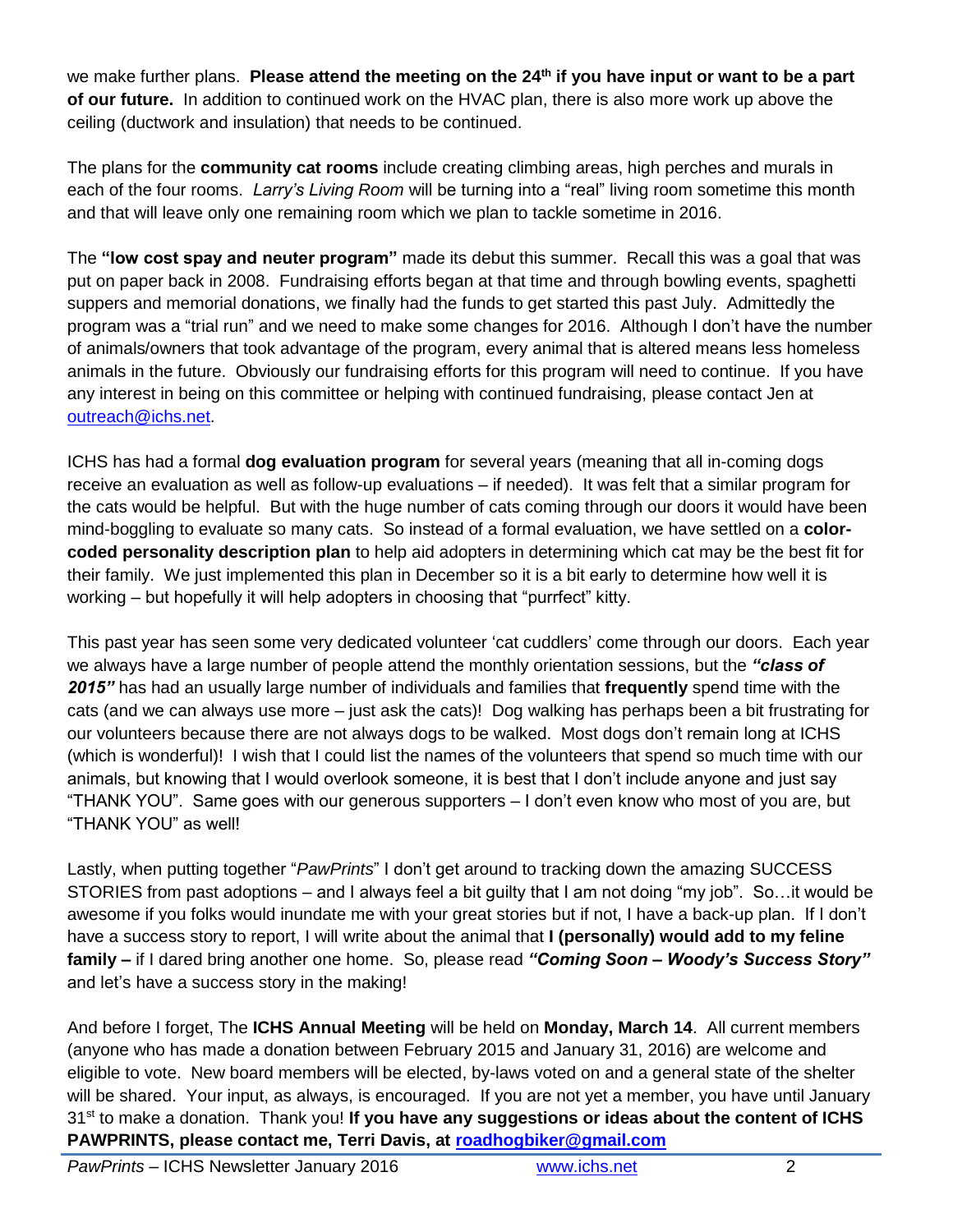### **Volunteer Update**

As a reminder, ICHS is a volunteer-based organization and our volunteers are priceless when it comes to our mission and success. As important as our volunteers are, perhaps we don't have an adequate way to express our thanks other than to say "thank you" and there may be a time when even that doesn't occur. Most of us volunteer because we want to, and we don't expect thanks – a wagging tail or a purring cat is our thanks! ICHS has a *"Lucky Volunteer of the Month"* drawing – just for fun. One volunteer's name is drawn each month and receives a little something – no, not a kitten $\odot$  – as a token of ICHS's appreciation. The volunteer is "lucky" because it has nothing to do with how often you volunteer (there is only one name/per person/ per month no matter how much time you spend volunteering) and so "lucky" is simply being the one whose name is drawn from the container – that's the "luck of the draw"!

Our most recent "lucky volunteers" are: **November** – Paula F. Paula and her children, Zoey and Zane, have been volunteers since April 2015. The family recently moved to Ridgeway and comes to cuddle with the cats. **December** – Kim F. Kim lives in Platteville, has been a volunteer since April 2015 and spends time with our cats at least once a week – sometimes more if her schedule permits. When Kim comes, she stays until every cat (on the floor) has been out of their cage. She quickly does the math (how many cats and how much time she has) and sets her phone to let her know when it's time to put one kitty away and get the next one out. It's always a bit of a relief for Kim when there is another cat cuddler (or two) around to help so that the cats can get more time out of their cages. BTW, if you remember Fozzy (an FeLV & FIV kitty), Kim is his "mom". Thank you to Paula and children and Kim – and all the rest of you for everything that you do for ICHS! The number of people spending time with the cats is up but the cats will be the first to tell you that they still don't get enough attention – and some don't! Also, please check the website and click on the link to find out what our **'**[immediate/specific volunteer needs](http://www.ichs.net/volunteer-help/volunteer/)**'** are and see how you can help! If you are thinking about becoming a volunteer, our volunteer orientations are the 3<sup>rd</sup> Sunday of the month at 1:00 at the shelter in Dodgeville.

### **Upcoming Fundraising Events**

Just a reminder that ICHS is always looking for volunteers to help with the planning and implementation of our fundraisers. Our goal is to have enough volunteers so that each individual would only have to help plan and/or work at one event per year. So…if you would like to get involved with the planning and organizing of 2016's fundraisers, please contact the shelter for more details. We hope to hear from you!!! **"Paint Your Pet" Fundraiser**

Please join us for the **"Paint Your Pet" fundraiser** on **February 19** at the Dodger Bowl in Dodgeville. The event starts at 6:30 PM and lasts approximately 2.5-3 hours. Professional artists will walk you through painting your own animal – no experience needed. Each ticket includes all painting supplies and materials as well as a complimentary beverage! Tickets are limited so reserve your spot now! Tickets are \$65 each. To purchase, visit the website below and scroll to the bottom for the Iowa County Humane Society event: [http://www.winecanvasyou.com/paint\\_your\\_pet.](http://www.winecanvasyou.com/paint_your_pet)

| <b>November</b> |             |               | <b>December</b> |             |        |                 |  |
|-----------------|-------------|---------------|-----------------|-------------|--------|-----------------|--|
| <b>Cats</b>     | <b>Dogs</b> | <b>Cats</b>   |                 | <b>Dogs</b> |        |                 |  |
| Kain*           | <b>Blue</b> | Maza*         | Egor*           | Mittens*    | Froggy | Blaze           |  |
| Hazen*          | Peanut      | Trixie*       | Tula*           | Solo        | Kate   | Reese           |  |
| Emory*          | Milo        | Edwin*        | <b>Jitters</b>  | Jilly Bean* | Maya   | <b>Princess</b> |  |
| Hobbs*          | Pippin      | Oscar         | Leia*           | Turbo*      | Merlin | Ruby            |  |
| Chanell*        |             | Jake*         | Luke*           | Finn*       | Wren   |                 |  |
|                 |             | Whompers*     | Kirby*          | Padme*      |        |                 |  |
|                 |             | <b>Boscoe</b> | Falcon*         | Maxy        |        |                 |  |
|                 |             | Bunny $\odot$ | Lexie*          |             |        |                 |  |
|                 |             |               |                 |             |        |                 |  |

#### **November & December Adoptions**

**\*** - kitten

☺ - denotes animal has been at ICHS for over a year/has special needs/or is elderly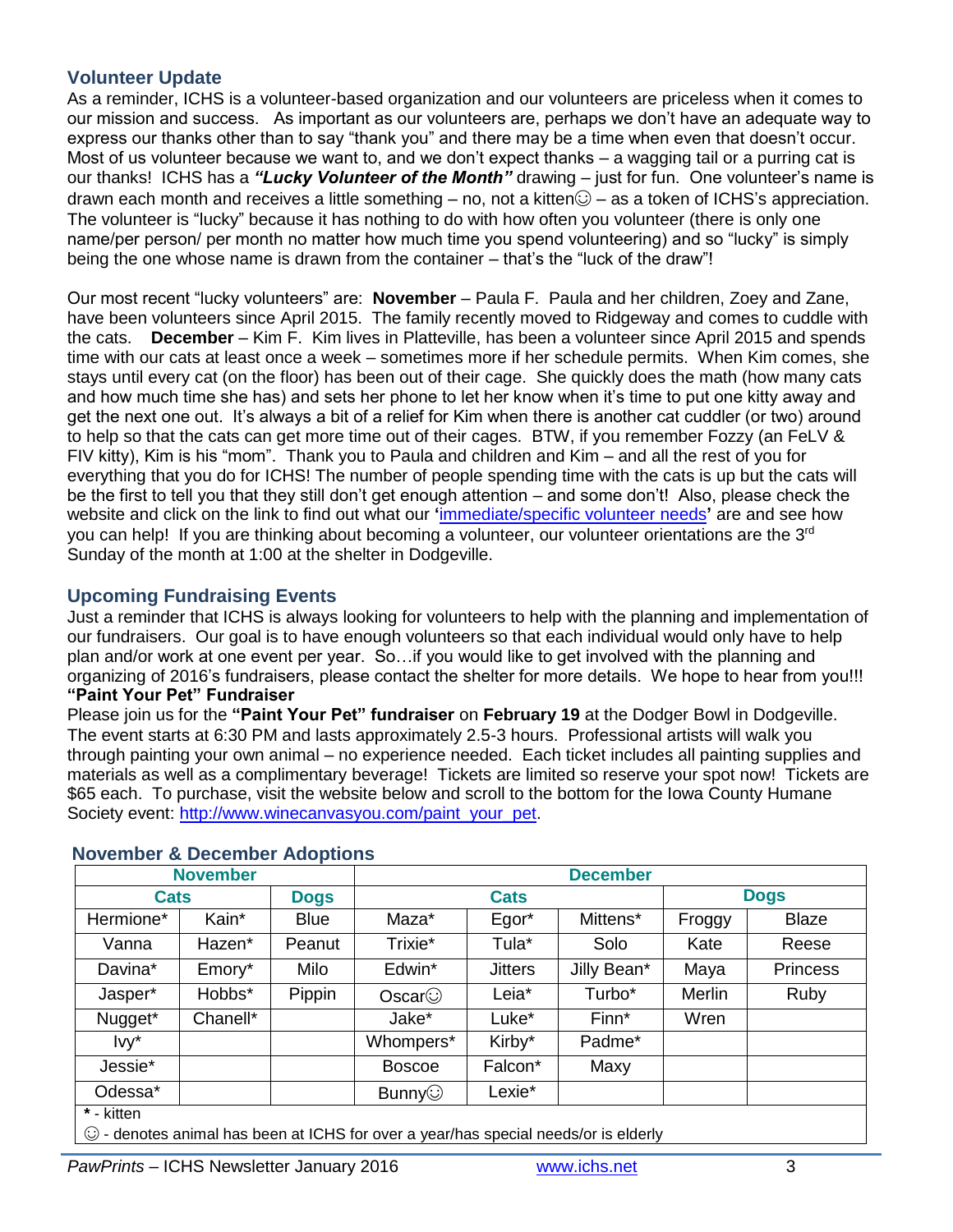## **Special Pets**

We all know that all animals are 'special' but the animals featured in this section are indeed special. These are 'special needs' animals. The special person/family who adopts one of these animals knows that this may/may not be the long-term relationship which we hope for when we open our hearts and homes to a new family member. These animals 'forever homes' with us may be just for a short time before they move on…But, nevertheless, these animals need a home and a loving family just as we all do. Are you possibly the family that could provide a home for one of these animals? If not, do you know of a family who could provide a loving home for these animals? If so, please come out to ICHS and find out more about these animals from the ICHS staff.



#### **Buzz, Juniper & Woody, Mustard & Garfield – FIV Kitties**

Our FIV population is growing! These kitties are "normal" cats – it's just that they have a virus (FIV) which affects their immune systems – but slowly – over a period of years! They should live long and normal lives! **Buzz** was thought to be 'feral' when he first arrived at ICHS; hiding in his cubby 24/7 for weeks – but he was simply frightened – and he still frightens easily when unexpected noises or movement occurs. Buzz is one of the sweetest and most loving cats in the building. Buzz has

been with us for two years – he really needs a home! Is it possible that YOU just might be the special family that Buzz is looking for?

**Juniper** has been with us since May. Juniper is simply "precious"!!! She is a beautiful orange cat with matching eyes. She is so loving and will probably be a "lap cat supreme" once she has the opportunity to be away from the shelter. She doesn't get the attention that she craves; "special needs" cats are too often ignored here at the shelter – even by volunteers.





**Woody** hasn't been at ICHS very long. He is quite popular with the volunteers so he does get out of his cage more than the older cats. This little guy has a few issues (besides his FIV status) but he has his entire life ahead of him. Please find out more about Woody in **"** *Coming Soon – Woody's Success Story".*

**Mustard** was extremely vocal when he first came to ICHS but has quieted down. He is also a popular kitty with the volunteers.

Because he had appeared to be so "needy" (meowing) when in his cage, I wasn't sure what to expect from him when I took him to a M&G room for the first time, but he was very well-behaved. Although he played a bit, he seemed to be content just





having my attention (and a few treats). He'll be a wonderful addition to YOUR family.

**Garfield** is a neat cat! He also meows a lot, but it is simply to get YOUR attention. His round pumpkin-face gives the impression that he is HUGE, but when you take him out of his cage, you will find him to be an average-sized fellow. He is very loving and it appears that he will be a wonderful lap cat as well as a snuggle bug. Don't take my word for it. Come and meet him and see for yourself. He will impress YOU!

Although we call FIV cats "special", there really are no special considerations when adopting **Buzz, Juniper, Woody, Mustard or Garfield.** If it wasn't for the FIV+ sign on their cages, you wouldn't have a clue that they have FIV! They must be kept indoors. They may live with other cats since FIV is not easily passed between cats (it would be best if your other cat(s) are good-natured and amicable to a new pal). FIV is primarily spread by serious bite wounds so if you have other cats, it is important to properly introduce FIV cats to the others (but you would do that with any cat that you bring home). It is also important to keep them free from stress so a quiet home would be best. So…Buzz, Juniper, Woody, Mustard and Garfield need homes.